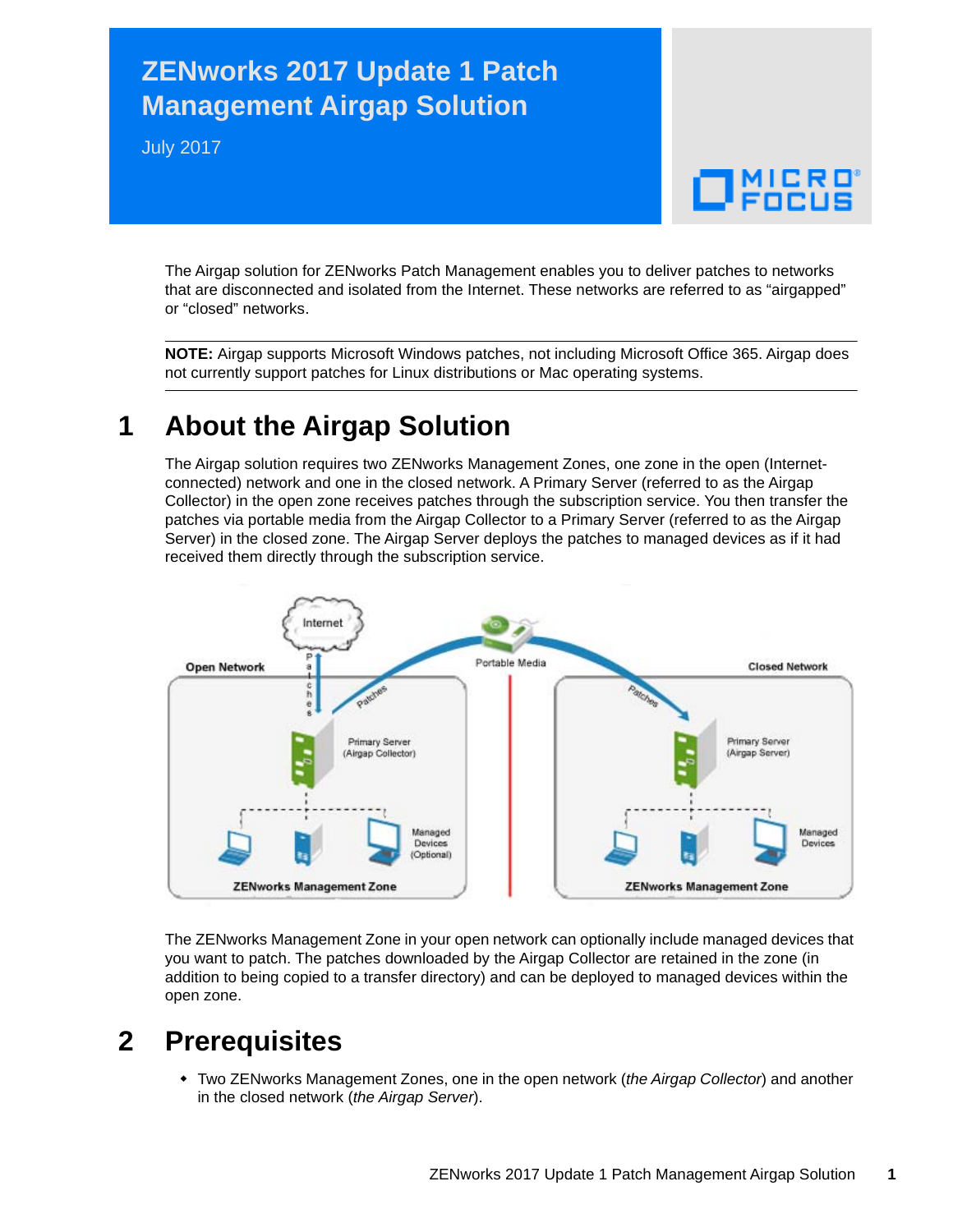ZENworks Servers must be 11 SP4 or later versions. For information about installing ZENworks, see the *[ZENworks Server Installation Guide](https://www.novell.com/documentation/zenworks2017/pdfdoc/zen_installation/zen_installation.pdf#bookinfo)*.

 ZENworks Patch Management licensed in both zones, which includes a ZENworks Patch Management license for the Airgap Collector (open zone) and a ZENworks Patch Management Airgap license for the Airgap Server (closed zone). You cannot use an evaluation license.

**NOTE:** The Airgap license is a no-charge entitlement if you are a licensed ZENworks Patch Management customer with Maintenance. The license must be requested for you by your sales representative. After it has been requested, it is added to your ZENworks Patch Management entitlement in your Customer Center portal, and you add the license key to the Airgap Server using a system variable.

 Airgap Collector enabled prior to server replication or caching of patches on the Airgap Collector server.

### **3 Setting Up the Open Zone**

The tasks required to configure the ZENworks Management Zone in your open network are described in the following sections.

### <span id="page-1-0"></span>**3.1 Mirroring the Closed Zone's Managed Devices**

When a ZENworks Primary Server downloads patches from the subscription service, it downloads the patch fingerprints, not the entire patch. A patch fingerprint contains metadata about which operating systems the patch applies to. The Primary Server compares the downloaded patch fingerprints against the operating systems of the zone's managed devices and displays the applicable patches in the Patches list. You can then select the patches you want to cache to the Primary Server for distribution to your managed devices.

If possible, we recommend that you register devices in your open zone that mirror the operating systems of the closed zone's managed devices. This limits the Patches list to only those patches that are applicable for your closed zone's devices.

If you do not mirror your closed zone's devices in your open zone, the Patches list displays all patches, which in the following example totals 4,957 patches. In this case, you would either need to cache all patches or manually filter and cache only the patches that apply to devices in your closed zone.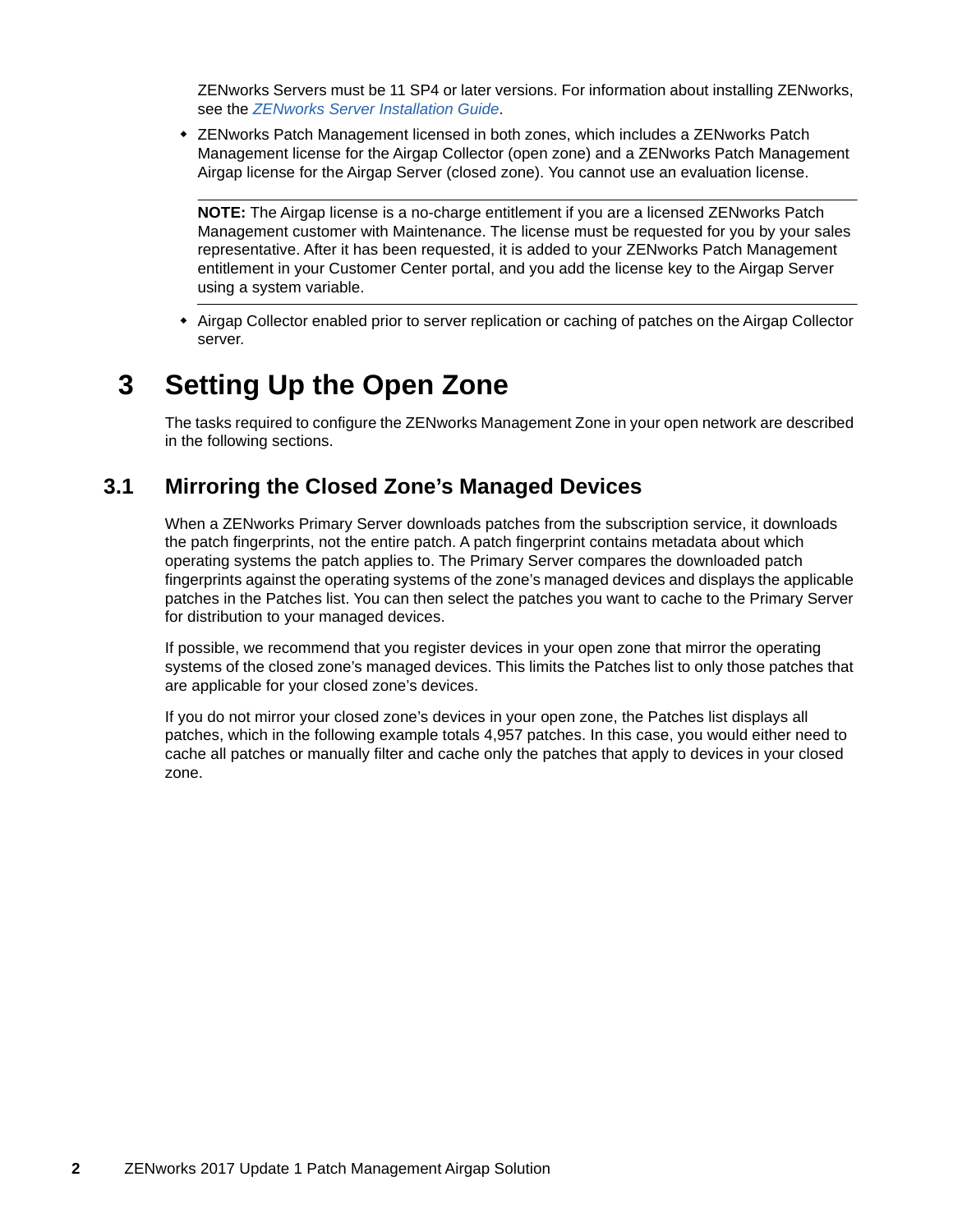| Dashboard<br><b>Patch Policies</b><br><b>Patches</b><br><b>Status</b>                                             |                    |                         |                    |                                       |                                     |
|-------------------------------------------------------------------------------------------------------------------|--------------------|-------------------------|--------------------|---------------------------------------|-------------------------------------|
| <b>Patches</b>                                                                                                    |                    |                         |                    |                                       |                                     |
| New Delete Action -                                                                                               |                    | Search<br>$\rightarrow$ |                    |                                       |                                     |
| <b>Patch Name</b>                                                                                                 | Impact             | Patched                 | <b>Not Patched</b> | Released On $\overline{\overline{v}}$ | <b>Patch Name</b>                   |
| F-Secure Anti-Virus DEF File (November 12, 2015) (See Note)<br>ப                                                  | Critical           | 0                       | 0                  | Nov-12-2015                           |                                     |
| MS15-115 Security Update for Windows 7 x64 (KB3097877)                                                            | Critical           | $\bf{0}$                | $\mathbf{0}$       | Nov-12-2015                           | <b>Search</b><br><b>Reset</b>       |
| MS15-115 Security Update for Windows Server 2008 R2 x64 (KB3097877)                                               | Critical           | 0                       | 0                  | Nov-12-2015                           | <b>Status</b>                       |
| MS15-115 Security Update for Windows 7 (KB3097877)                                                                | Critical           | O                       | $\mathbf 0$        | Nov-12-2015                           | $\Box$ Patched                      |
| Trend Micro OfficeScan Virus Pattern File 12.145.00 (November 11, 2015)                                           | Critical           | o                       | 0                  | Nov-11-2015                           | √ Not Patched                       |
| Windows Defender Definition Update 1.209.2485.0 (November 11, 2015)                                               | Critical           |                         |                    | Nov-11-2015                           | Not Applicable                      |
| Trend Micro ServerProtect Virus Pattern File 12.145.00 for Windows (November 11,<br>$\Box$<br>2015)               | Critical           | 0                       | $\mathbf{0}$       | Nov-11-2015                           | Include Disabled<br>Impact          |
| Windows Malicious Software Removal Tool for Windows 8, 8.1 and 10 - November 2015<br>$\Box$<br>(KB890830)         | Software Installer | 0                       | 0                  | Nov-10-2015                           | $\sqrt{\overline{\text{C}}$ ritical |
| MS15-116 Security Update for Microsoft Access 2013 32-Bit Edition (KB3085584)                                     | Critical           | $\bf{0}$                | 0                  | Nov-10-2015                           | $\blacksquare$ Recommended          |
| Definition Update for Microsoft Office 2013 64-Bit Edition (KB3101493)<br>⊔                                       | Critical           | $\mathbf{0}$            | $\bf{0}$           | Nov-10-2015                           | $\blacksquare$ Informational        |
| MS15-121 Security Update for Windows Server 2012 R2 (KB3081320)                                                   | Critical           | 0                       | 0                  | Nov-10-2015                           | Software Installers                 |
| MS15-112 Cumulative Security Update for Internet Explorer 10 for Windows Server<br>2012 (KB3100773)               | Critical           | $\mathbf{0}$            | $\bf{0}$           | Nov-10-2015                           | Platform:<br>Windows<br>◡           |
| MS15-116 Security Update for Microsoft Word 2013 32-Bit Edition (KB3101370)                                       | Critical           | 0                       | 0                  | Nov-10-2015                           | Vendor:                             |
| MS15-116 Security Update for Microsoft Access 2010 32-Bit Edition (KB3101544)                                     | Critical           |                         |                    | Nov-10-2015                           | All<br>$\checkmark$                 |
| MS15-118 Security Update for Microsoft .NET Framework 4.6 on Windows 8<br>(KB3098784)                             | Critical           | 0                       | $\bf{0}$           | Nov-10-2015                           | <b>Cache Status:</b><br>All<br>◡    |
| MS15-116 Security Update for Microsoft Publisher 2016 32-Bit Edition (KB2920680)                                  | Critical           |                         | $\mathbf{0}$       | Nov-10-2015                           | <b>CVE</b> Identifier:              |
| Update for Microsoft Office 2013 32-Bit Edition (KB3101374)                                                       | Recommended        |                         | $\mathbf 0$        | Nov-10-2015                           |                                     |
| MS15-116 Security Update for Microsoft OneNote 2013 64-Bit Edition (KB3101371)                                    | Critical           |                         | $\mathbf{0}$       | Nov-10-2015                           |                                     |
| MS15-112 Cumulative Security Update for Internet Explorer 11 for Windows 7 x64<br>ш<br>(KB3100773)                | Critical           | 0                       | 0                  | Nov-10-2015                           |                                     |
| Security Update for Windows Server 2012 (KB3108604)                                                               | Critical           |                         |                    | Nov-10-2015                           |                                     |
| MS15-118 Security Update for Microsoft .NET Framework 4.5.1 and 4.5.2 on Windows<br>8.1 (KB3098779)               | Critical           | 0                       | 0                  | Nov-10-2015                           |                                     |
| MS15-116 Security Update for Microsoft Office 2010 32-Bit Edition (KB2899516)                                     | Critical           |                         |                    | Nov-10-2015                           |                                     |
| MS15-115 Security Update for Windows 7 x64 (KB3101746)<br>ш                                                       | Critical           | 0                       | $\bf{0}$           | Nov-10-2015                           |                                     |
| MS15-118 Security Update for Microsoft .NET Framework 4.5, 4.5.1 and 4.5.2 on<br>Windows 8 (KB3097995)            | Critical           | 0                       | 0                  | Nov-10-2015                           |                                     |
| MS15-118 Security Update for Microsoft .NET Framework 3.5 on Windows 8 and<br>Windows Server 2012 x64 (KB3097991) | Critical           | 0                       | 0                  | Nov-10-2015                           |                                     |
| $1/199$ $\blacktriangleright$ $\blacktriangleright$<br> 44<br>1 - 25 of 4,957 items                               |                    |                         |                    | show $25 -$ items                     |                                     |

If you choose to mirror your closed zone's devices in your open zone, consider the following guidelines:

- In your closed zone, log in to ZENworks Control Center and review the Devices list. The list displays the operating system for each registered device.
- In your open zone, register devices that have the same operating systems as the ones displayed in your closed zone's Devices list.
- Registering a device in your open zone adds the device object to the zone. The device object is what is needed to automatically filter the Patches list to show applicable patches only. Once the device is registered in your open zone, it does not need to continue to contact the zone; if desired, you can re-register the device against your closed zone for management purposes. Optionally, you could retain the devices in your open zone and use the devices to test new patches.

#### **3.2 Licensing ZENworks Patch Management**

To activate your ZENworks Patch Management license, do the following:

- **1** Log in to the ZENworks Control Center for the zone in your open network.
- **2** Click **Configuration** in the navigation panel and scroll down in the **Configuration** page to locate **Licenses** > **Product Licensing**.
- **3** Click the **ZENworks 2017 Patch Management** link, and select **Activate Product** in the Patch Management License panel.
- **4** Enter your Product Subscription Serial Number in the field provided, and click **Add**.
- **5** Click **OK** to save the changes.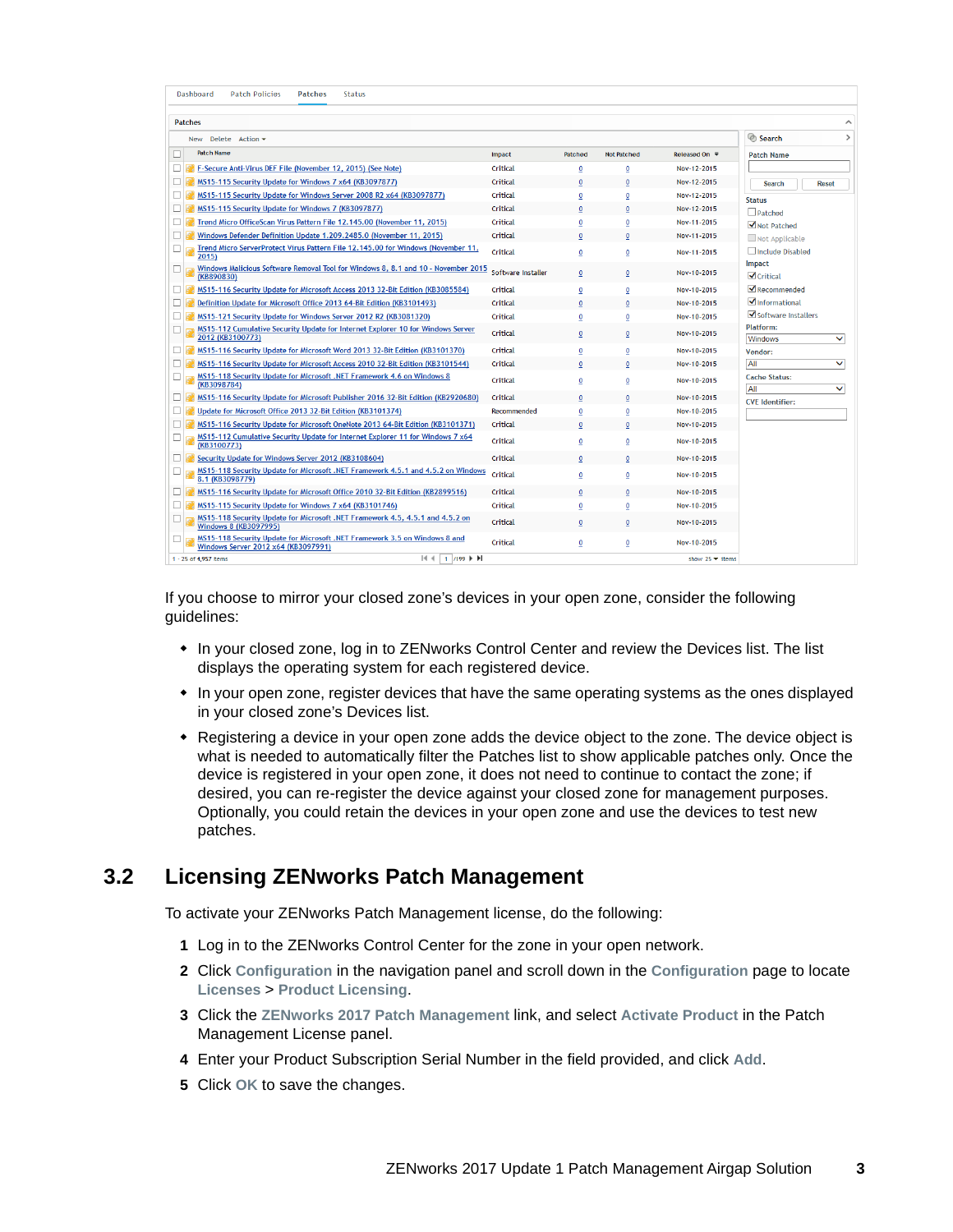### <span id="page-3-0"></span>**3.3 Enabling the Airgap Collector**

You enable the Airgap Collector by adding a PATCH\_AIRGAP\_COLLECTOR=true system variable to your ZENworks Management Zone.

- **1** Log in to ZENworks Control Center for the zone in your open network.
- **2** Click **Configuration** > **Device Management** (in the **Management Zone Settings** panel) > **System Variables** to display the System Variables list.

| Configuration > System Variables |                                  | œÐ                               |
|----------------------------------|----------------------------------|----------------------------------|
| <b>System Variables</b>          |                                  | <b><i><u>Programment</u></i></b> |
| Configure system variables.      |                                  |                                  |
| <b>System Variables</b>          |                                  | $\wedge$                         |
| <b>Add</b> Remove Edit           |                                  |                                  |
| Name                             | Value                            |                                  |
| com.novell.zenworks.zone.guid    | 4972467b6c147b6d003413ba7b6745b3 |                                  |
| OK<br>Apply<br>Reset             | Cancel                           |                                  |

**3** Click **Add** to display the Add Variable dialog box.

| <b>Add Variable</b>           |  |
|-------------------------------|--|
| Add the variable information. |  |
| Name:                         |  |
|                               |  |
| Value:                        |  |
| Cancel<br>OK                  |  |

**4** Fill in the following fields: **Name:** PATCH\_AIRGAP\_COLLECTOR **Value:** true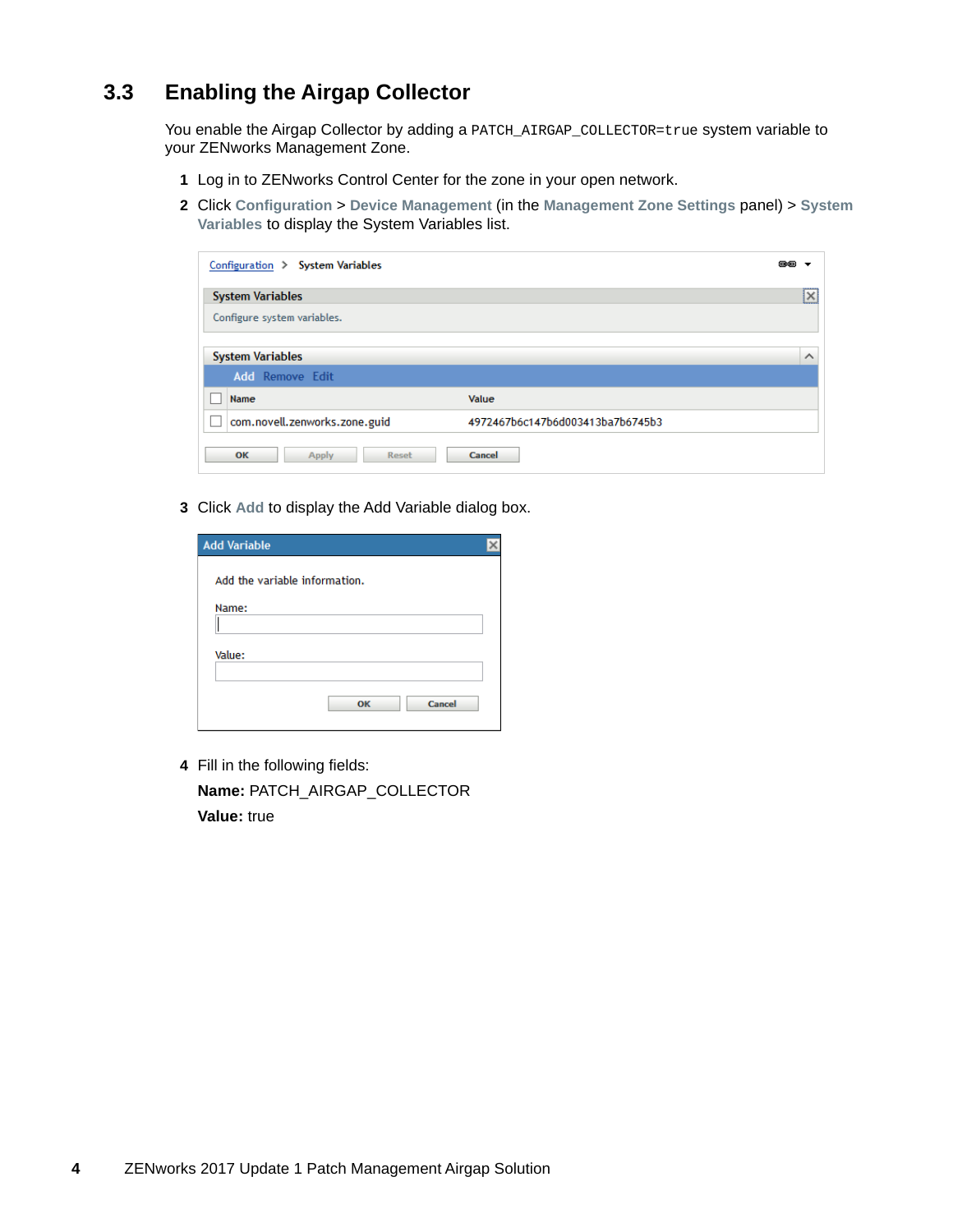**5** Click **OK** to add the variable to the list.

| Configuration > System Variables   |                                  | 色色        |
|------------------------------------|----------------------------------|-----------|
| <b>System Variables</b>            |                                  | <u>Ix</u> |
| Configure system variables.        |                                  |           |
|                                    |                                  |           |
| <b>System Variables</b>            |                                  | $\wedge$  |
| <b>Add Remove Edit</b>             |                                  |           |
| Name                               | Value                            |           |
| PATCH_AIRGAP_COLLECTOR             | true                             |           |
| com.novell.zenworks.zone.guid      | 4972467b6c147b6d003413ba7b6745b3 |           |
| OK<br><b>Apply</b><br><b>Reset</b> | Cancel                           |           |

**6** Click **OK** to save the list.

### **3.4 Limiting the Patch Content Downloaded by the Subscription Service**

Because you will be copying patches from your open zone (Airgap Collector) to your closed zone (Airgap Server), you should limit patch content downloads to only the languages and vendors your devices need. This reduces the amount of portable disk space required and speeds up the copy process. Only the Windows platform is currently supported for Airgap, so Windows should always be checked in the platform options of both the Airgap Collector and Airgap Server. If you have Linux and Mac systems in your open zone, leave those platform types selected in the open zone, but these options are not applicable in the closed zone, because those patches will not be included.

To configure the Subscription Service Content Download in the Airgap Server (closed zone):

- **1** Launch the ZENworks Control Center in the Airgap Server and click **Configuration** > **Patch Management** (in the **Management Zone Settings** panel) > **Subscription Service Content Download** to display the content download settings.
- **2** Select **Windows** for platforms to download.
- **3** Select the languages you want to download.
- **4** Click **OK** to save your patch download settings.

**NOTE:** You can also configure the **Select vendors to use in the system** list to limit the number of vendor patches to only those that are required. However, the list is not populated until the first subscription update is complete after starting the Subscription Service. The Airgap Collector content will not reflect a change in this setting until another subscription download completes after configuring and saving the list.

#### **3.5 Starting the Subscription Service**

To ensure that you have all the required patches for your closed zone, you need to start the Subscription Service and wait for the subscription download to successfully complete. You can verify this in the Subscription Service History panel on the Patch Management Dashboard.

Information about caching patches after the subscription download completes is provided in Section 5 [Transferring Patches from the Open Zone to the Closed Zone.](#page-7-0)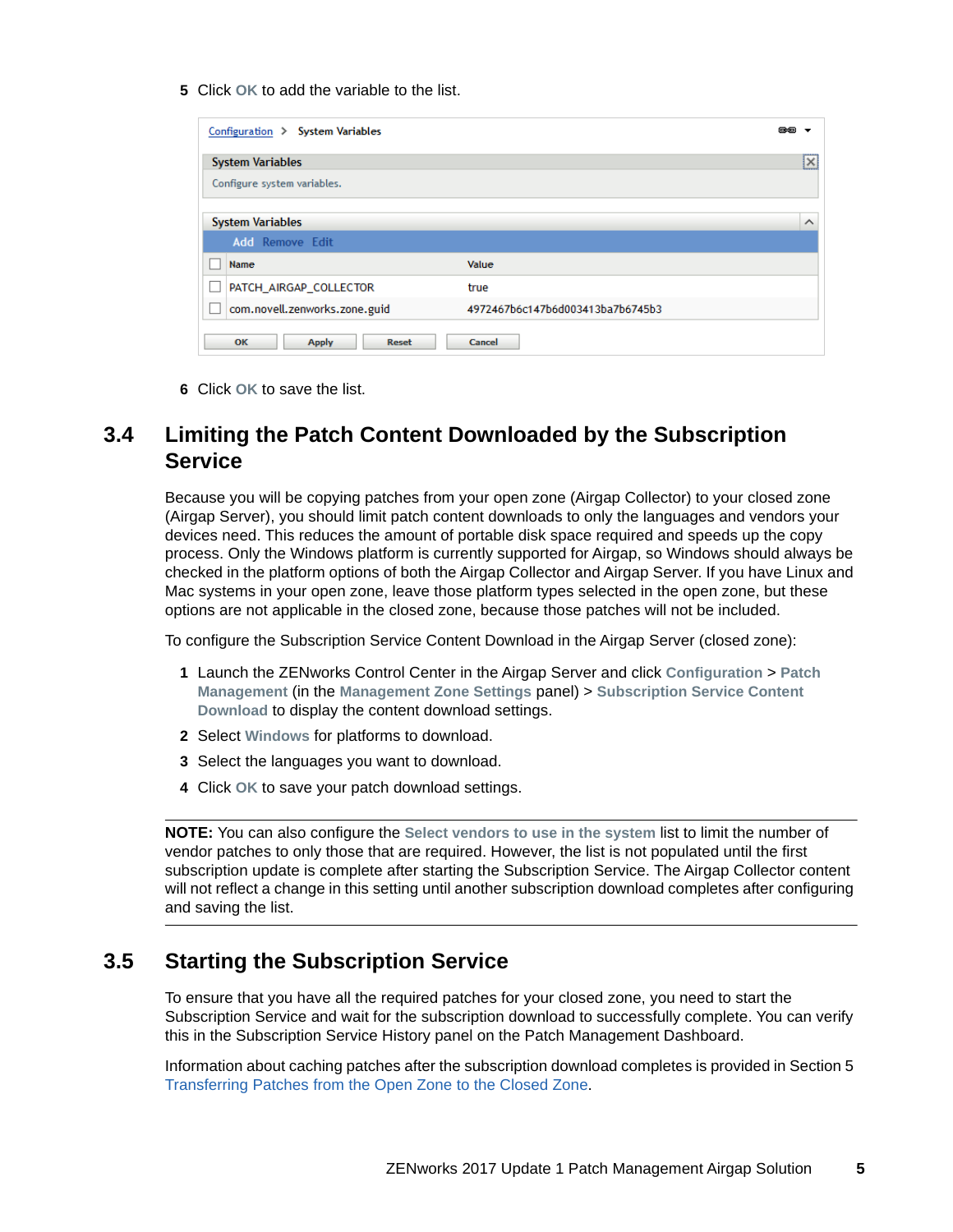**IMPORTANT:** Ensure that you [enable the Airgap Collector](#page-3-0) before starting the subscription service or caching of patches. Otherwise, you may have missing patches for the Airgap Server.

To start the Subscription Service and initiate the patch download:

**1** In ZENworks Control Center, click **Configuration** > **Patch Management** (in the **Management Zone Settings** panel) > **Subscription Service Settings** to display the Subscription Service Settings page.

| Configuration > Subscription Service Settings                      |                                         | 色色       |
|--------------------------------------------------------------------|-----------------------------------------|----------|
| <b>Subscription Service Settings</b>                               |                                         | x        |
| ZPM server with any HTTP proxy and 3rd party subscription settings |                                         |          |
|                                                                    |                                         |          |
| <b>Subscription Service Settings</b>                               |                                         | ∧        |
| Start the Subscription Service                                     | Select One<br>v<br><b>Start Service</b> |          |
| <b>Last Subscription Poll</b>                                      |                                         |          |
| <b>Subscription Replication Status</b>                             |                                         |          |
| <b>Subscription Host</b>                                           |                                         |          |
| Subscription Communication Interval(Every Day at)                  | $00:00 \times$<br><b>Update Now</b>     |          |
| <b>Reset ZENworks Patch Management Settings</b>                    | <b>Reset Subscription Service</b>       |          |
|                                                                    |                                         |          |
| <b>HTTP Proxy Server Details</b>                                   |                                         | $\wedge$ |
| Proxy Host                                                         |                                         |          |
| Port                                                               |                                         |          |
| <b>Http Credential</b>                                             | $Q \times$                              |          |
| <b>Patch Subscription Credentials</b>                              |                                         | $\wedge$ |
| <b>RedHat Network Credentials</b>                                  |                                         |          |
|                                                                    | $Q \times$                              |          |
|                                                                    |                                         |          |
| <b>SUSE Network Credentials</b>                                    |                                         |          |
|                                                                    | $Q \times$                              |          |
| OK<br><b>Apply</b><br><b>Reset</b>                                 | Cancel                                  |          |

- **2** In the **Start the Subscription Service** list, select the ZENworks Primary Server, and then click **Start Service** to start the subscription service on the Primary Server.
- **3** Click the **Update Now** button to initiate an immediate request for patches from the subscription service.

The initial subscription service request will take some time to process. You can use the Patch Management Dashboard (**Patch Management** > **Dashboard** tab) to monitor the request status.

- **4** By default, the Airgap Collector contacts the subscription service for patch updates at midnight each day. If desired, you can use the **Subscription Communication Interval** field to change the daily time.
- **5** Click **OK** to save your changes and exit the Subscription Service Settings page.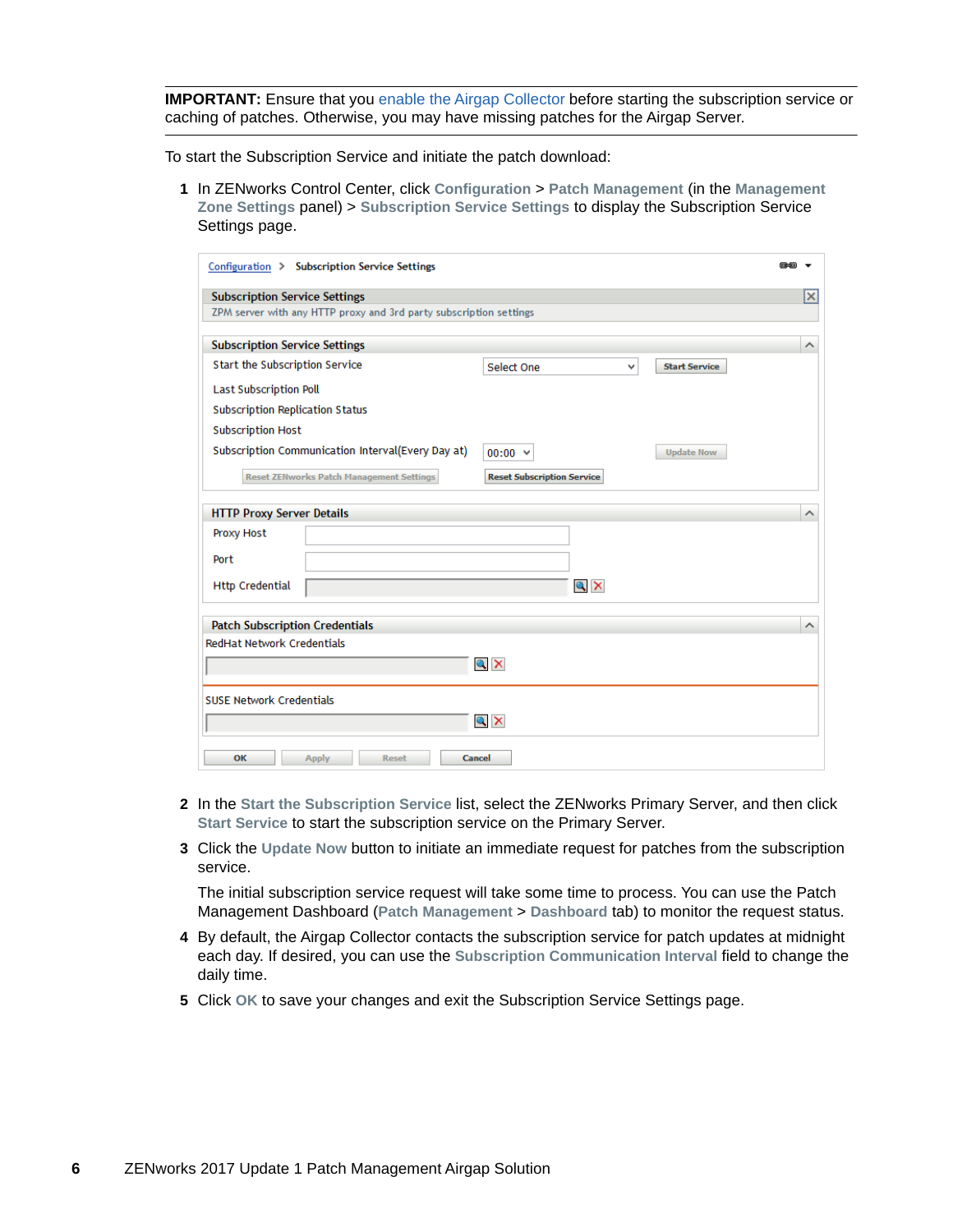# **4 Setting Up the Closed Zone**

In your closed network, you need to configure the ZENworks Management Zone to enable the Primary Server to act as an Airgap Server. When you transfer downloaded patches from your open network to the closed network, the Airgap Server pulls them into the ZENworks Management Zone as if it had received them directly through the subscription service. You then deliver the patches using the standard ZENworks Patch Management methods.

- **1** Log in to ZENworks Control Center for the zone in your closed network.
- **2** Enable the Airgap Server by adding several system variables:
	- **2a** Click **Configuration** > **Device Management** (in the **Management Zone Settings** panel) > **System Variables** to display the System Variables list.
	- **2b** Click **Add** to display the Add Variable dialog box.
	- **2c** Fill in the following fields:

**Name:** PATCH\_AIRGAP\_SERVER

**Value:** true

- **2d** Click **OK** to add the variable to the list.
- <span id="page-6-0"></span>**2e** Repeat to add the following two variables:
	- **Name:** PATCH\_AIRGAP\_LICENSE

**Value:** The Airgap license key you received from your Sales Representative.

**NOTE:** This step validates licensing on the Airgap Server for the closed network. You do not need to activate a ZENworks Patch Management license for this zone in Product Licensing.

**+ Name: PATCH AIRGAP PATH** 

**Value:** The directory path from which the Airgap Server will retrieve the patches you've transferred from the open network (the Airgap Collector) to your closed network. For example:

c:\program files (x86)\novell\zenworks\zpm\airgap

or

/opt/novell/zenworks/zpm/airgap

- **2f** Click **OK** to save the list.
- **3** Start the Subscription Service:
	- **3a** Click **Configuration** > **Patch Management** (in the **Management Zone Settings** panel) > **Subscription Service Settings** to display the Subscription Service Settings page.
	- **3b** In the **Start the Subscription Service** list, select the ZENworks Primary Server, then click **Start Service** to start the subscription service on the Primary Server.
	- **3c** Click **OK** to exit the Subscription Service Settings page.